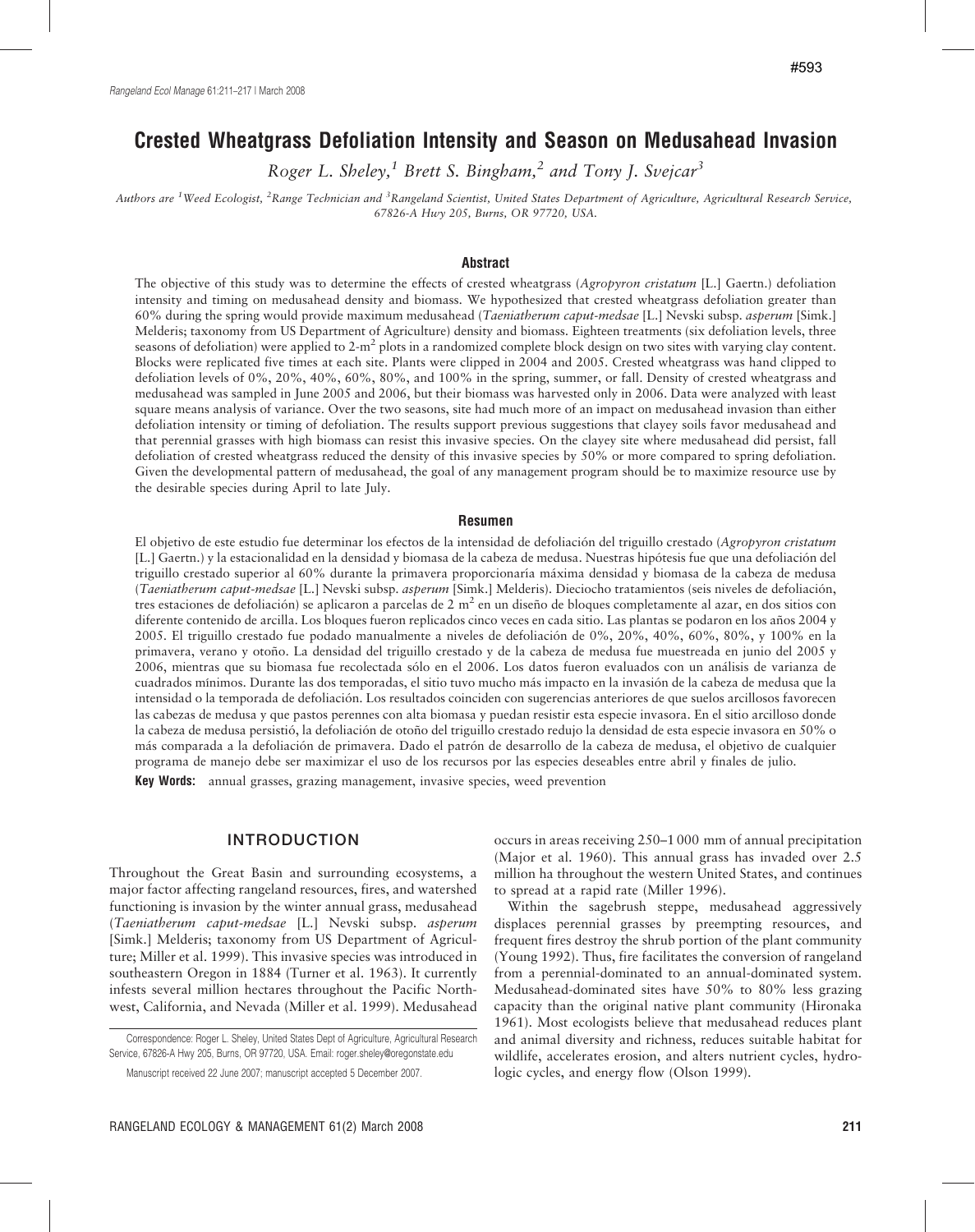In arid environments, medusahead commonly occupies clay soils in arid environments that maintain soil moisture late into the growing season (George 1992; Miller 1996). Managers believe this invasive species is becoming increasingly common on clay loam and loam soils. In many cases, medusahead invasion occurs after prolonged domination by cheatgrass (Bromus tectorum L.; Bovey et al. 1961). However, it might be more competitive and persistent on clay soils even though it has the capacity to encroach into native shrub–steppe plant communities on loam soils (Miller 1996). Medusahead has a short life span and high seed production, typical of a ruderal species (Grime 1979). It invades disturbed areas, and in the absence of competition, medusahead demonstrates geometric population growth (Goldberg et al. 2001). Disturbance can increase resource availability (Young and Evans 1976) and with medusahead's high seed production, litter accrual, fall germination, rapid growth rate, and ability to create a selfperpetuating environment, it can effectively dominate and displace desirable species (George 1992). With its aggressive characteristics, medusahead often develops dense monocultures.

Timing, intensity, and frequency of defoliation affect the competitive interactions between invasive species and perennial grasses, and thus influence the ability of a perennial grass to withstand invasive species invasion (Maschinski and Whitham 1989; Briske 1991). An appropriate combination of timing, intensity, and frequency of grazing should allow desired species to remain competitive with invasive species. On seasonallygrazed rangeland, invasive species–free, moderate defoliation and alternating grazing seasons maintain desirable species and constitute proper grazing management (Heitschmidt and Stuth 1991). On land dominated by invasive species, only higher defoliation levels  $(> 60\%)$  of crested wheatgrass (Agropyron cristatum [L.] Gaertn.) and bluebunch wheatgrass (Pseudoroegneria spicata [Pursh] A. Löve subsp. spicata) defoliation increased diffuse knapweed density and biomass, indicating that light (1%–30%) or moderate (30%–60%) defoliation would not necessarily accelerate invasion by this invasive species (Sheley et al. 1997). Little is known about the effects of defoliation on medusahead establishment in stands of perennial grasses.

Developing strategies to minimize invasive species plant invasion requires understanding the relationship between intensity, frequency, and season of grass defoliation on the establishment and growth of medusahead. The objective of this study was to determine the effects of crested wheatgrass defoliation intensity and timing on medusahead density and biomass. We hypothesized that crested wheatgrass defoliation greater than 60% during the spring would provide maximum medusahead density and biomass. Crested wheatgrass was used in this study because it has been seeded extensively in the West, and it is often used to revegetate medusahead-dominated rangeland (Miller et al. 1999).

## MATERIALS AND METHODS

# Study Sites

This study was conducted from 2004 to 2006 on two sites. Both sites were within the Wyoming big sage/bluebunch wheatgrass community types of eastern Oregon (Franklin and Dyrness

daily.

|              | Total                 | Wind $(km \cdot hr^{-1})$ |      | Temperature (°C) |         |         |
|--------------|-----------------------|---------------------------|------|------------------|---------|---------|
| Month        | precipitation<br>(mm) | Average                   | Max. | Max.             | Min.    | Average |
| January 2004 | 17.8                  | 14                        | 100  | 7.2              | $-14.4$ | 2.9     |
| February     | 19.6                  | 13                        | 71   | 6.1              | $-12.8$ | 2.7     |
| March        | 8.9                   | 15                        | 84   | 21.1             | $-6.1$  | 5.2     |
| April        | 11.7                  | 15                        | 76   | 22.8             | $-5.6$  | 7.2     |
| May          | 28.7                  | 14                        | 61   | 23.9             | $-1.1$  | 9.5     |
| June         | 22.1                  | 13                        | 64   | 30.6             | 0.0     | 15.7    |
| July         | 1.3                   | 12                        | 68   | 32.8             | 4.4     | 20.9    |
| August       | 26.2                  | 12                        | 82   | 33.3             | 5.0     | 19.5    |
| September    | 5.1                   | 12                        | 61   | 26.7             | 0.0     | 13.6    |
| October      | 57.7                  | 13                        | 64   | 23.3             | $-4.4$  | 7.0     |
| November     | 10.7                  | 11                        | 53   | 14.4             | $-10.0$ | 1.1     |
| December     | 40.4                  | 13                        | 90   | 10.0             | $-8.9$  | $-0.6$  |
| January 2005 | 2.0                   | 11                        | 76   | 13.3             | $-12.2$ | $-1.2$  |
| February     | 9.9                   | 11                        | 43   | 11.1             | $-9.4$  | $-0.3$  |
| March        | 42.9                  | 14                        | 85   | 18.9             | $-6.1$  | 3.2     |
| April        | 70.9                  | 13                        | 60   | 18.3             | $-5.6$  | 4.1     |
| May          | 108.7                 | 13                        | 55   | 23.3             | $-1.1$  | 9.7     |
| June         | 18.0                  | 13                        | 69   | 27.8             | $-1.1$  | 12.3    |
| July         | 18.5                  | 12                        | 87   | 34.4             | 8.3     | 21.3    |
| August       | 1.5                   | 12                        | 61   | 35.0             | 3.3     | 21.0    |
| September    | 31.8                  | 11                        | 64   | 30.0             | 0.0     | 14.3    |
| October      | 65.3                  | 11                        | 61   | 21.7             | $-1.7$  | 8.3     |
| November     | 23.6                  | 13                        | 68   | 15.6             | $-8.9$  | 1.0     |
| December     | 106.9                 | 14                        | 77   | 7.2              | $-15.6$ | $-2.8$  |
| January 2006 | 29.7                  | 15                        | 84   | 7.2              | $-9.4$  | $-1.9$  |
| February     | 19.6                  | 14                        | 74   | 10.6             | $-16.1$ | $-2.1$  |
| March        | 42.7                  | 14                        | 77   | 11.1             | $-10.6$ | $-0.8$  |
| April        | 53.8                  | 14                        | 72   | 22.2             | $-6.1$  | 5.0     |
| May          | 32.0                  | 13                        | 64   | 29.4             | $-4.4$  | 11.4    |
| June         | 23.9                  | 12                        | 79   | 32.2             | 5.6     | 16.4    |
| July         | 2.0                   | 12                        | 60   | 36.7             | 7.2     | 23.8    |

Table 1. Environmental conditions near both study sites monitored

1988). Site 1 was located near Venator, Oregon on the Coleman Creek Ranch (lat  $43^{\circ}33'49.823''N$ , long  $118^{\circ}12'42.730''W$ ), and site 2 was located near the south end of Warm Springs Reservoir (lat  $43^{\circ}26'15.364''N$ , long  $118^{\circ}17'48.053''W$ ) near Riverside, Oregon. This habitat, especially with clay soils, is susceptible to invasion by medusahead (Miller et al. 1999). These sites did not have any medusahead plants at the initiation of the study, but the invasive species dominates similar, adjacent sites in the area.

Soils at Coleman Creek are a Mahoon (fine, monotmorillonitic, Aridic Palexerolls)–Brezniak (clayey, montmorillonitic, mesci Lithic Argixerolls)–Longcreek (Clayey-skeletal, montmorillonitic, mesic Lithic Argixerolls) complex. These are very shallow, clayey soils with a claypan about 30 cm below the surface. Soils at Warm Springs are a Poall–Gumble complex. Poall consists of fine montorillonitic, mesic Xeric Paleargids. Gumble is clayey, montmorillonitic, mesic, shallow Xeric Haplargids. These sites were chosen because they varied in the important characteristic of soil clay content and texture. Both sites are about 1 050 m in elevation and are nearly level.

Environmental conditions were monitored daily at a weather station within 6 km of both sites within the same community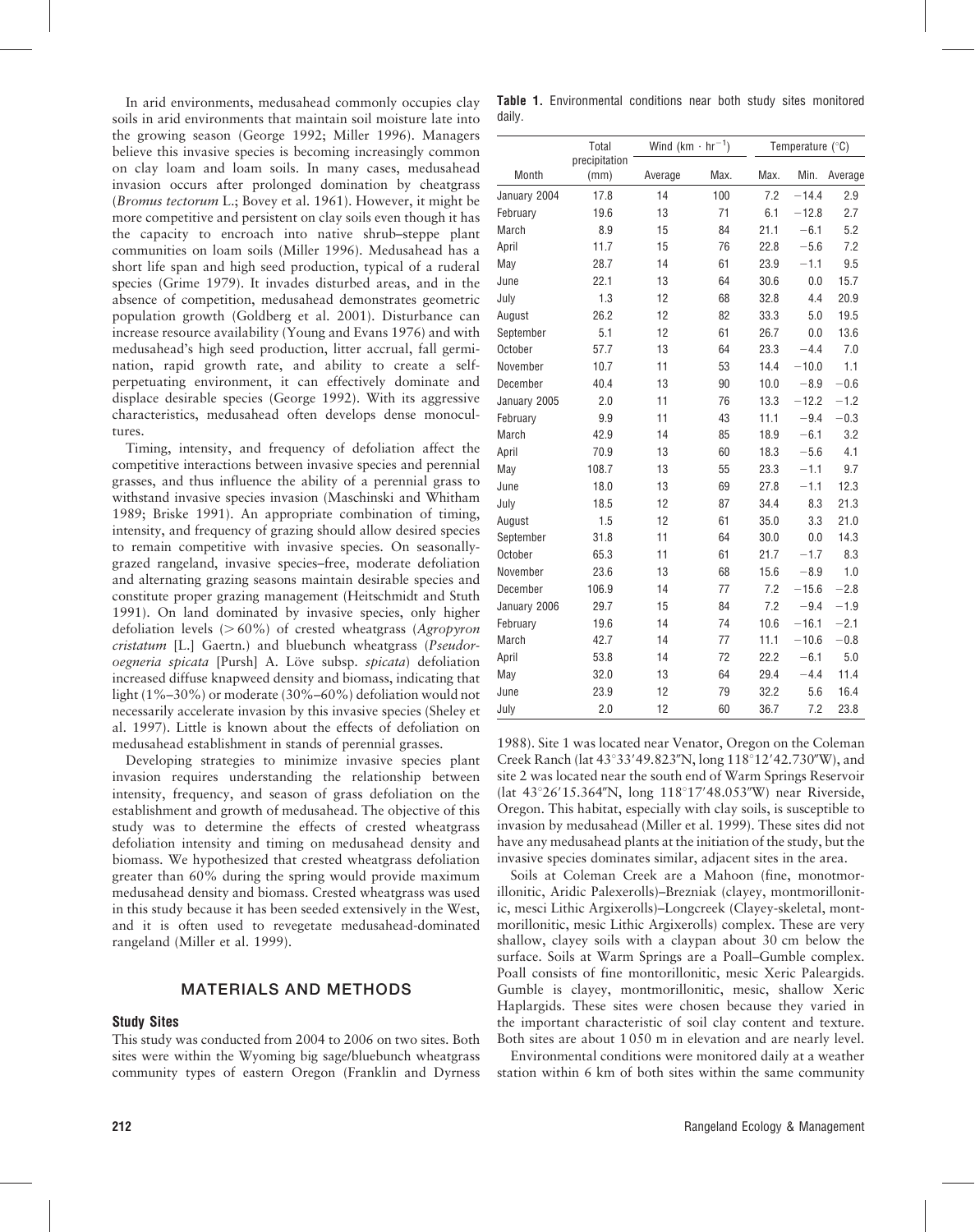type (Table 1). Precipitation for the first year (2004) of the study was 250 mm with most of the precipitation falling in October through December. In the second year (2005), precipitation was 500 mm with high amounts in both the spring and fall. During January to July of 2006 the area received area received 93 mm of precipitation.

Coleman Creek was seeded to crested wheatgrass in 1962, and Warm Springs was seeded in 1981. Since the seeding, Coleman Creek has been grazed by cattle from April to mid-May. In about one-half of the years, this area was grazed again in July and early August. It was not grazed at all in 1986, 1987, 1988, and 1991. Average utilization level for the 14 yr that data were collected was  $45\%$  (SE = 24). At Warm Springs, crested wheatgrass was grazed from mid-May to mid-July. It was not grazed in 1991 and was grazed in July and again in mid-October in 1992. Average utilization level for the 15 yr that data were collected was  $52\%$  (SE = 15).

#### Treatments/Design

Eighteen treatments (six defoliation levels, three seasons of defoliation) were applied to  $2-m^2$  plots in a randomized complete block design. Blocks were replicated five times at each site. Plants were clipped in 2004 and 2005. Crested wheatgrass was hand clipped by weight to defoliation levels of 0%, 20%, 40%, 60%, 80%, and 100% in the spring, summer, or fall. Spring clipping occurred when crested wheatgrass was in the boot growth stage, which was during the first 2 wk of May. Summer clipping occurred at peak standing crop, which was mid-June. Fall clipping occurred during the late-season dormant period for crested wheatgrass. This clipping occurred mid-September. During the summer of 2004, medusahead seeds were collected from within 20 km of the study sites. In October of 2004, 3 000 medusahead seeds  $\cdot$  m<sup>-2</sup> were uniformly spread across each plot.

#### Sampling

Density was sampled in 2005 and 2006 by counting the number of medusahead plants and crested wheatgrass tillers in three randomly located 2 dm  $\times$  5 dm frames in each plot. On 23 June 2006, the aboveground biomass of crested wheatgrass and medusahead was harvested from each frame, dried at  $60^{\circ}$ C for 48 hr and weighed.

#### Data Analysis

Data were first analyzed using multiple linear regression (least squares) models using defoliation level and season as independent variables. Scatterplots of the residual versus the standardized predicted values indicated that the data did not fit a linear model. Therefore, all data were analyzed with least square means analysis of variance (ANOVA). For density, ANOVA was conducted as a split-split-plot in time using Proc Mixed software (SAS Institute Inc. 2004). Rep (site) was used as the error term for site. Defoliation level by season by rep (site) was used as the error term for defoliation level and season of defoliation within site. Year by rep (site) was used as the error term for testing year and year by site. The residual error was used for other interactions with year. Because biomass was only collected in 2006, year was not included in the ANOVA model for biomass. Standard errors of the means are presented. The P values from F-tests, means, and standard errors are presented. Data presented are averaged over factors that were not significant or did not interact.

# RESULTS

#### Biomass Removed

In 2004, the amount of biomass removed was similar at both sites during each season of defoliation (Fig. 1). Except for the summer of 2004 at Coleman Creek, the clipping treatments appeared to provide a continuous increase in biomass removed, but the amount of biomass removed did not always significantly differ from the adjacent defoliation level. In the summer at Coleman Creek, defoliation levels targeted to receive 60%, 80%, or 100% crested wheatgrass removal, in fact, received the same clipping intensity. In 2005, across defoliation treatments, Coleman Creek yielded less crested wheatgrass biomass when clipped in the spring or fall than in 2004  $(P = 0.001)$ . At Warm Springs, crested wheatgrass removed was higher in 2005 than in 2004 across all defoliation intensities  $(P = 0.001)$ . However, the amount of biomass removed in the spring of 2004 was the same as that removed in the spring of 2005 at Warm Springs ( $P = 0.120$ ).

#### Crested Wheatgrass and Medusahead, 2005

In 2005, the only factor that affected crested wheatgrass or medusahead density was site (Table 2). At Coleman Creek, crested wheatgrass produced 129 tillers  $\cdot$  m<sup>-2</sup> (SE = 18.3), whereas it produced 228 tillers  $\cdot$  m<sup>-2</sup> (SE = 18.3) at Warm Springs when averaged across all other treatments that year. Medusahead produced 125 plants  $\cdot$  m<sup>-2</sup> (SE = 7.9) at Coleman Creek and only 20 plants  $\cdot$  m<sup>-2</sup> (SE = 7.9) at Warm Springs in 2005.

#### Crested Wheatgrass and Medusahead, 2006

Crested wheatgrass density and biomass depended upon site in 2006 (Tables 2 and 3). This grass produced 122 tillers  $\cdot$  m<sup>-2</sup> (SE = 25) at Coleman Creek and 366 tillers  $\cdot$  m<sup>-2</sup> (SE = 25) at Warm Springs when averaged across all treatments. Crested wheatgrass biomass followed a similar pattern that year. It produced 25 g  $\cdot$  m<sup>-2</sup> (SE = 4.0) at Coleman Creek and 47  $g \cdot m^{-2}$  (SE = 4.0) at Warm Spring when averaged across all treatments.

Medusahead density and biomass depended upon site and interacted with season of defoliation, but not defoliation intensity, in 2006 (Table 3). At Coleman Creek, defoliating crested wheatgrass in either the spring or summer yielded about twice the number of medusahead plants than defoliating the bunchgrass in the fall (Fig. 2). By 2006, there were no detectable medusahead plants at Warm Springs.

Clipping crested wheatgrass in the summer yielded the highest medusahead biomass at Coleman Creek, which was about 7 g  $\cdot$  m<sup>-2</sup> (Fig. 3). Spring crested wheatgrass defoliation reduced the medusahead yield to about  $5 \text{ g} \cdot \text{m}^{-2}$ , whereas defoliation in the fall produced about  $3 \text{ g} \cdot \text{m}^{-2}$  of this invasive species. Because there were no medusahead plants at Warm Springs, there was no biomass of this invasive species in 2006.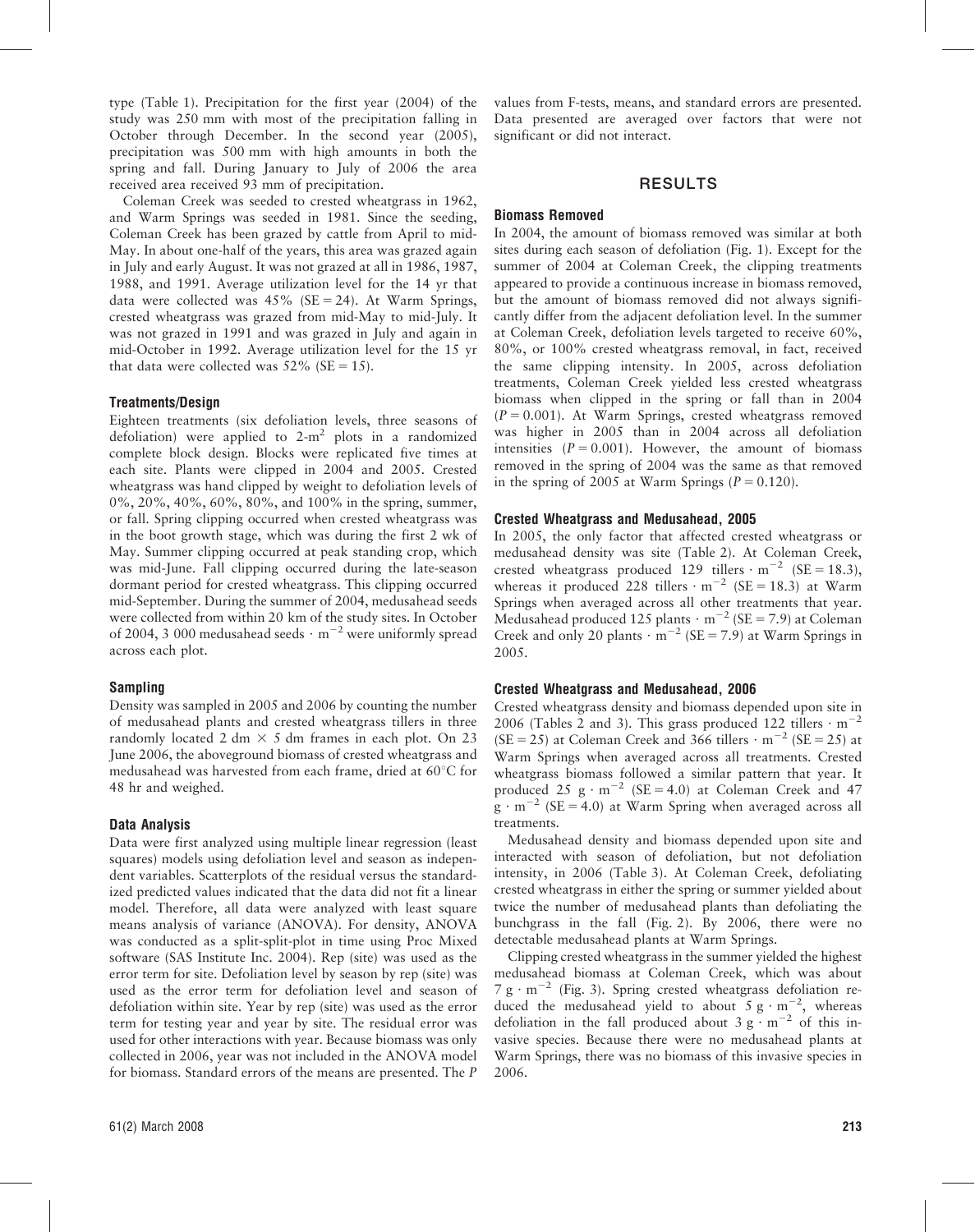



Figure 1. Biomass of crested wheatgrass removed from plots at Coleman Creek and Warm Spring in 2004 and 2005. Bars represent 1 SE.

### **DISCUSSION**

Over the two growing seasons of this study, site had much more impact on medusahead persistence than did either defoliation intensity or timing. The results support previous suggestions that harsh, clayey soil favors medusahead (Miller et al. 1999). It also indicates that invasive annual grasses are favored by low biomass of perennial grasses (Lulow 2006). On the site where medusahead did persist, timing of defoliation did influence medusahead density and biomass (Figs. 2 and 3). Fall defoliation of crested wheatgrass reduced density and biomass of medusahead by 50% or more compared to spring or early summer defoliation. We suspect that fall defoliation was most likely to stimulate leaf area development of crested wheatgrass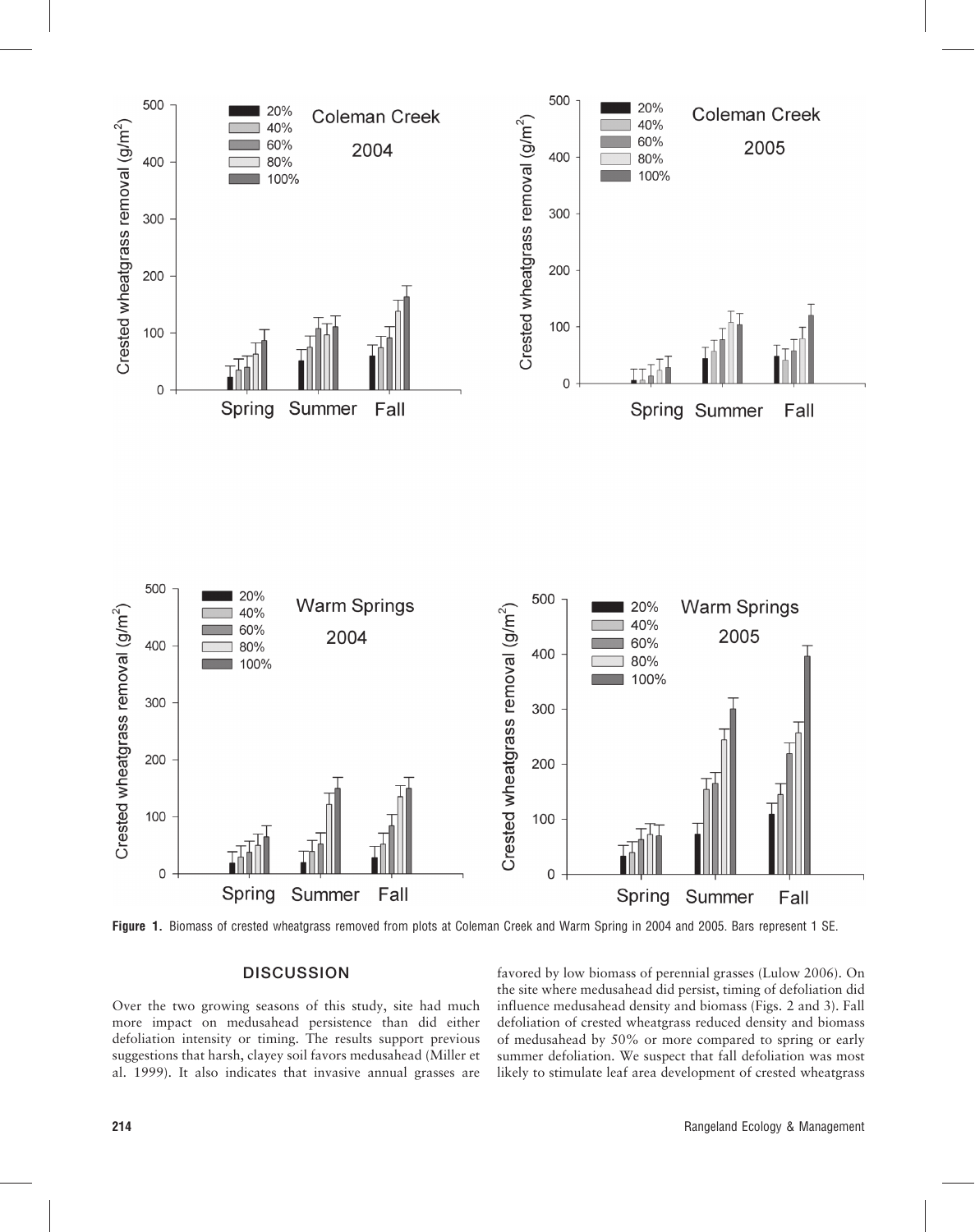Table 2. P-values from ANOVA of density in 2005.

|                     | df | Crested wheatgrass | Medusahead |
|---------------------|----|--------------------|------------|
| Def <sup>1</sup>    | 5  | 0.590              | 0.178      |
| Season              | 2  | 0.684              | 0.637      |
| Season * def        | 10 | 0.487              | 0.147      |
| Site                | 1  | 0.005              | 0.001      |
| Site * def          | 5  | 0.864              | 0.114      |
| Site *season        | 2  | 0.994              | 0.338      |
| Site * def * season | 10 | 0.446              | 0.235      |

1 Def indicates defoliation.

the following spring. Given the life-history pattern of medusahead, the goal of any management program should be to maximize resource use by desirable species during April and late July.

Defoliation intensity is generally considered a major factor determining the competitive relationship between desired plants and invasive species (Briske 1991). In Washington, clipping a bluebunch wheatgrass (Pseudoroegneria spicata [Pursh.] A. Löve)/needle-and-thread (Stipa comata Trin. & Rupr.) community greater than 60% enhanced diffuse knapweed (Centaurea diffusa Lam.) establishment (Sheley et al. 1997). In that study, clipped crested wheatgrass recovered more rapidly from defoliation intensities greater than 60% and was slightly more effective in limiting invasion at more severe defoliation levels than the native grasses. Similarly, 60% defoliation of Idaho fescue (Festuca idhaoensis Elmer) increased spotted knapweed density (Centaurea stoebe L. subsp. micranthus [Gugler] Hayek) in Montana. In the current study, we did not detect a response by medusahead to crested wheatgrass defoliation intensity at either site  $(P = 0.150)$ , regardless of the season of defoliation. One explanation is that our clipping levels were variable enough to mask any differences in the response by medusahead to crested wheatgrass defoliation intensity (see Fig. 1).

A second explanation is that crested wheatgrass is widely recognized as a grazing-tolerant species because of its ability to regrow after defoliation (Cook et al. 1958; Caldwell et al. 1981). Cook et al. (1958) found that the number of flowering culms a single year after defoliation was similar whether crested wheatgrass plants were clipped to a 2.5- or 7.5-cm stubble on plots that received supplemental water. Crested wheatgrass invests nitrogen and carbohydrates into new tiller growth, rather than root growth, after defoliation (Caldwell et al.

Table 3. P-values from ANOVA of density and biomass in 2006.

|                     |    | Crested wheatgrass |                | Medusahead |         |  |
|---------------------|----|--------------------|----------------|------------|---------|--|
|                     | df | Density            | <b>Biomass</b> | Density    | Biomass |  |
| Def <sup>1</sup>    | 5  | 0.650              | 0.155          | 0.205      | 0.306   |  |
| Season              | 2  | 0.770              | 0.287          | 0.015      | 0.012   |  |
| Season * def        | 10 | 0.923              | 0.828          | 0.664      | 0.455   |  |
| Site                |    | 0.001              | 0.001          | 0.001      | 0.001   |  |
| Site * def          | 5  | 0.879              | 0.875          | 0.158      | 0.199   |  |
| Site* season        | 2  | 0.996              | 0.871          | 0.016      | 0.012   |  |
| Site * def * season | 10 | 0.654              | 0.999          | 0.716      | 0.488   |  |

<sup>1</sup>Def indicates defoliation.



Figure 2. Effect of season of defoliation on medusahead density in 2006. Bars represent 1 SE.

1981). Investing in new tiller growth provides the photosynthetic machinery to promote rapid recovery after severe defoliation. It is possible that the investment in tiller growth allowed crested wheatgrass to fully recover biomass regardless of defoliation intensity over the short term. These results were consistent with those found by Sheley et al. (1997) for crested wheatgrass defoliation intensity.

Crested wheatgrass biomass tended to decrease the year following the first defoliation at Coleman Creek, especially in those plots clipped in the spring. The season of defoliation was more critical to the recovery of crested wheatgrass than the intensity of defoliation at this site. Crested wheatgrass is least tolerant to grazing during the boot growth stage (Blaisdell and Pechanec 1949; Mueggler 1972; Caldwell et al. 1981). Although Hyder and Sneva (1963) did not study defoliation intensity, they also found that clipping crested wheatgrass in the spring (May) depressed total biomass production for the season. There appears to be an ecological risk to allocating resources to new aboveground photosynthetic machinery



Figure 3. Effect of season of defoliation on medusahead biomass in 2006. Bars represent 1 SE.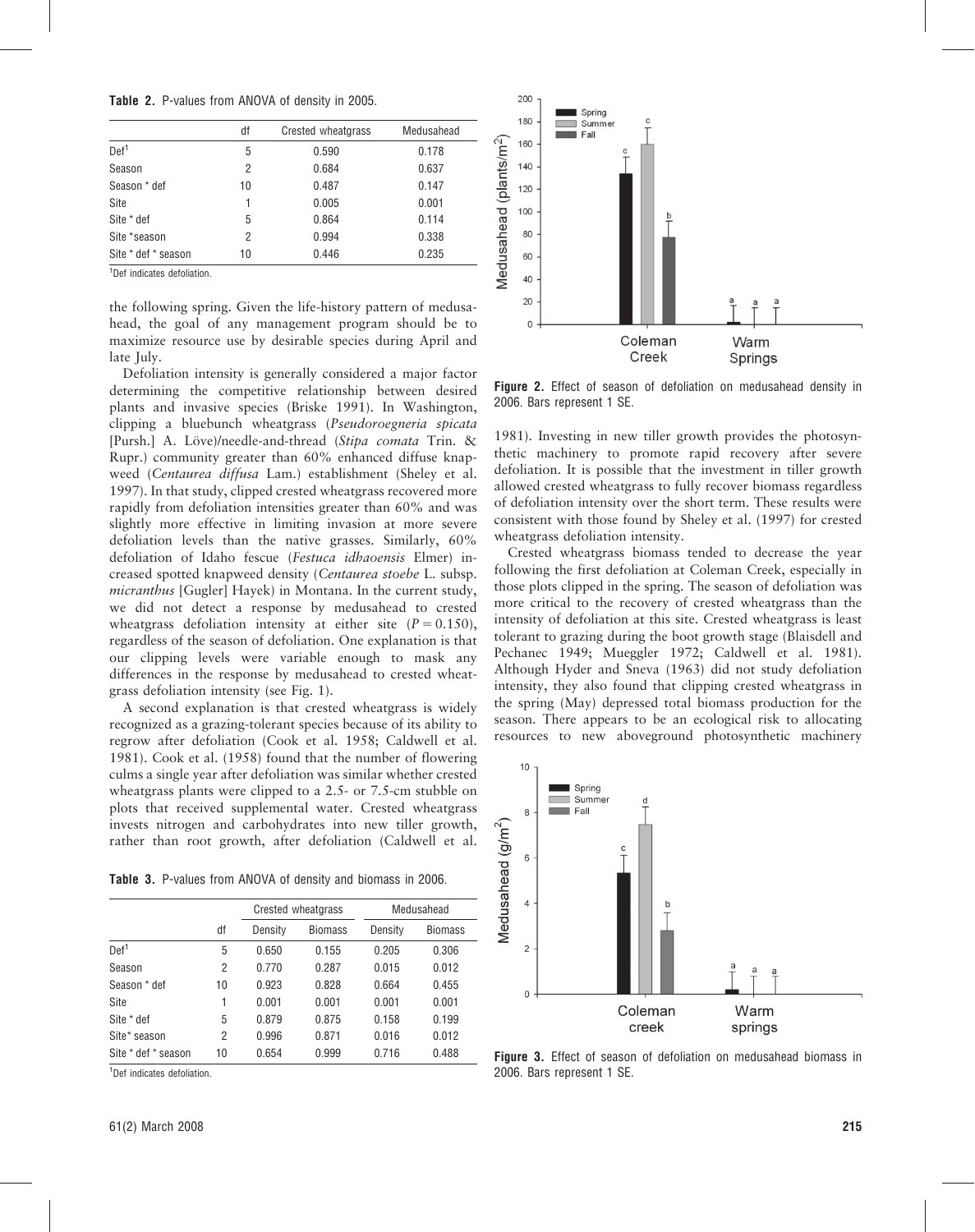immediately after defoliation if too little soil moisture exists to continue growth long enough to regain root growth as well (Bloom et al. 1985; Gleeson and Fry 1997). We speculate that the heavy clay soils and shallow claypan prevented enough water storage to allow adequate growth for recovery of crested wheatgrass after spring defoliation at Coleman Creek. On the other hand, the deeper soil at Warm Springs probably provided moisture to plants for a longer growing season, allowing crested wheatgrass to fully recover its tiller and root biomass at this site by 2005.

At Warm Springs, crested wheatgrass increased its total biomass in 2005 after being clipped for the first time (2004) in the summer or fall. When bunchgrasses are not grazed in a single year, standing dead leaves and stems persist, which in turn reduces their likelihood of being grazed in subsequent grazing seasons (Norton and Johnson 1986; Ganskopp et al. 1992). This aspect of grazing behavior is particularly pronounced in crested wheatgrass (Norton et al. 1983; Norton and Johnson 1986). The apical meristem and young leaves of a lead tiller exert hormonal regulation of axillary bud growth that inhibits the development of vegetative tillers (Briske 1991; Murphy and Briske 1992; Briske and Richards 1995). Defoliation can stimulate the tillering process in grass plants by removing apical dominance and increase tiller density and biomass production (Manske 2003).

Aggressive nonindigenous invasive species can invade in the absence of defoliation and/or livestock grazing (Tyser and Key 1988; Sheley et al. 1997). Medusahead has been strongly associated with heavy clay soils. (Miller 1996). In situations where crested wheatgrass alone is incapable of preempting soil resources from invasive species seedlings, invasion occurs (Carpinelli et al. 2004). Medusahead has the ability to continue to acquire soil resources at greater depth and/or low soil matric potentials than even cheatgrass (Bromus tectorum L.) because medusahead roots have thicker cell walls, which allow it to conduct water through very dry soil horizons (Harris 1977). On marginal rangeland sites such as Coleman Creek, where crested wheatgrass biomass production is hindered by poor conditions for growth, medusahead can successfully acquire enough nutrients to become well established. This mechanism for invasion success has been described in relation to defoliation by Jacobs and Sheley (1997) for spotted knapweed. Rangeland dominated by clay soils can be subject to invasion, regardless of grazing management.

On these marginal sites, improper grazing can accelerate invasion. In many cases, increasing the intensity of defoliation and/or the frequency of defoliation within a growing season increases the susceptibility of the plant community to invasion (Jacobs and Sheley 1997, 1999). In the case of medusahead, the season of defoliation appears to be more critical to accelerating invasion than the defoliation level. Medusahead establishment was highest where crested wheatgrass was unable to fully recover its biomass production by the following growing season, a result consistent with other studies (Sheley et al. 1997; Jacobs and Sheley 1997, 1999). Collectively, these studies suggest that grazing management that allows desired species to fully recover their biomass by the next growing season will be most resistant to invasion. However, marginally productive sites will not be completely invasion-resistant, regardless of grazing management.

It is commonly stated that soils with less clay and more silt and sand are more resistant to medusahead invasion (Miller et al 1999). Our data support this, given that Warm Springs, which has deep clayey loam soils, had a medusahead density of 20 plants  $\cdot$  m<sup>-2</sup> in 2005, whereas values at Coleman Creek were six times larger. In 2006, after two seasons of defoliation, the only plots left with even a trace of medusahead were those defoliated in the spring at this site (Figs. 2 and 3). It appears that the moisture and nutrient-acquiring mechanisms possessed by medusahead do not confer a major advantage at these soil textures (Harris and Wilson 1970).

# MANAGEMENT IMPLICATIONS

Our study supports the conclusion that on clayey loams and loamy soils, established crested wheatgrass is likely capable of resisting invasion by medusahead if the plants are managed in a manner that allows them to fully regain their biomass production from one grazing season to the next (Harris and Wilson 1970; Sheley et al. 1997). We believe that the response of crested wheatgrass to defoliation, and potentially grazing, and corresponding invasion of medusahead follows a bellshaped curve on these soil textures. Heavy repeated defoliation in the spring prevents crested wheatgrass from fully recovering its biomass production by the following grazing event (Hyder and Sneva 1963) and allows invasion (Sheley et al. 1997). On the other end of the curve, no defoliation allows crested wheatgrass to become old and decadent, and in turn, impedes its ability to rapidly grow to develop a competitive root system in the spring (Norton and Johnson 1986). Our study shows that periodic defoliation of crested wheatgrass is required to maintain enough young, vigorous growth to successfully outcompete medusahead. At one site, defoliating crested wheatgrass in the summer or fall stimulated enough aggressive growth to completely remove all medusahead that had established in the prior year. Without other major disturbances, moderate to heavy grazing intensity applied to crested wheatgrass while alternating the season of use should prevent invasion of medusahead on clay loam soils.

# LITERATURE CITED

- BLAISDELL, J. P., AND J. F. PECHANEC. 1949. Effects of herbage removal at various dates and vigor of bluebunch wheatgrass and arrowleaf balsamroot. Ecology 30:298–305.
- BLOOM, A. J., F. S. CHAPIN III, AND H. A. MOONEY. 1985. Resource limitation in plants: and economic analogy. Annual Review of Ecological Systems 16:363–392.
- BOVEY, R. W., D. LE TOURNEAU, AND L. C. ERICKSON. 1961. The chemical composition of medusahead and downy brome. Weeds 9:307–311.
- BRISKE, D. D. 1991. Developmental morphology and physiology of grasses. In: B. K. Heitschmidt and J. W. Stuth [EDS.]. Grazing management: an ecological perspective. Portland, OR, USA: Timber Press, Inc. p. 85–108.
- BRISKE, D. D., AND J. H. RICHARDS. 1995. Plant responses to defoliation: a physiological, morphological and demographic evaluation. In: D. J. Bedunah and R. E. Sosebee [EDS.]. Wildland plants: physiological ecology and developmental morphology. Denver, CO, USA: Society of Range Management. p. 635–710.
- CALDWELL, M. M., J. H. RICHARDS, D. A. JOHNSON, R. S. NOWAK, AND R. S. DZUREC. 1981. Coping with herbivory: photosynthetic capacity and resource allocation in two semiarid Agropyron bunchgrasses. Oecologia 50:14–24.